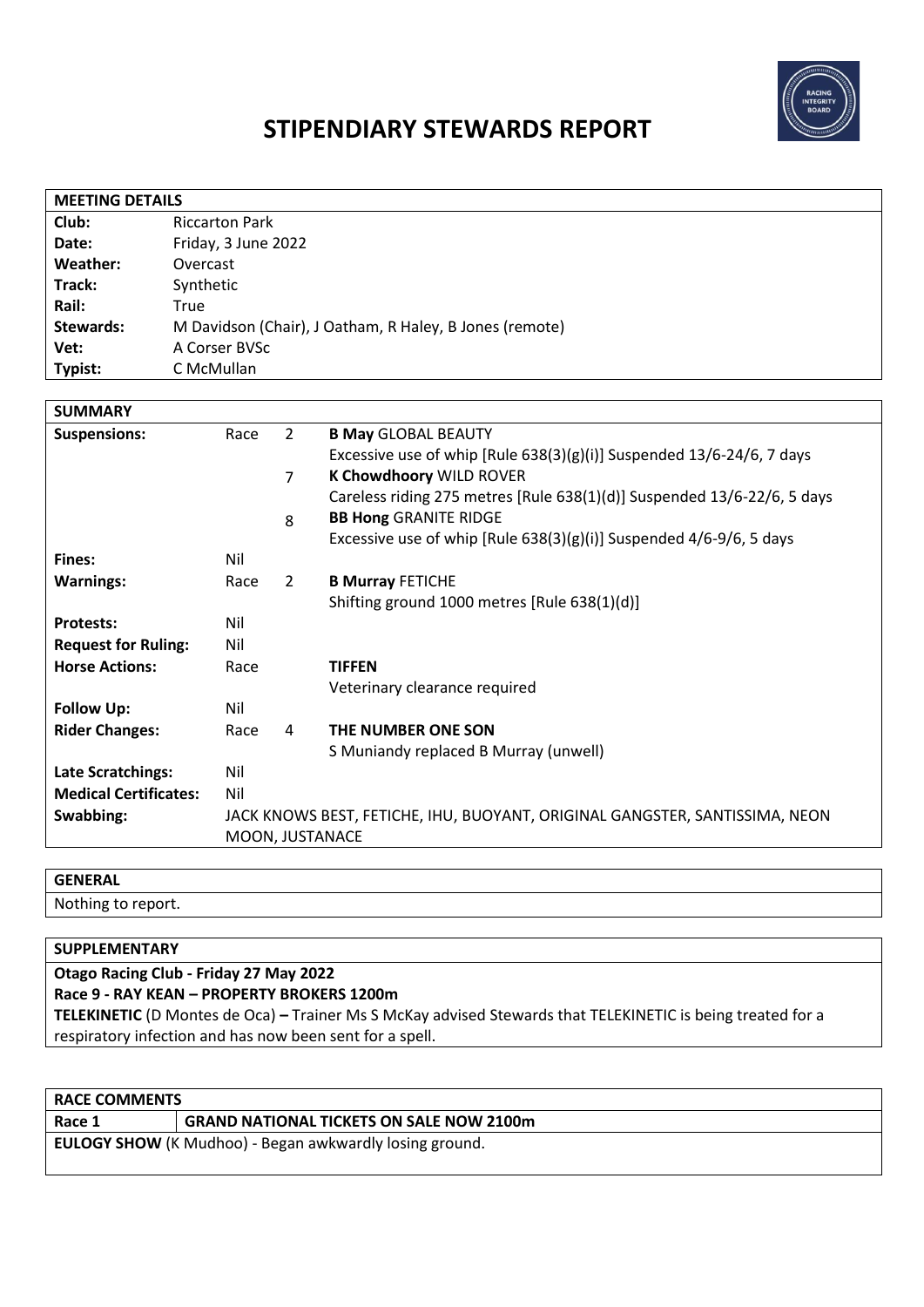**JIMINY CRICKET** (B May) - Restrained to obtain cover in the early stages after jumping from the outside barrier.

**LADY CALYPSO** (K Chowdhoory) - Over raced in the early and middle stages.

**AQUATTACK** (T Comignaghi) - Rider advised that in her opinion the mare had not handled its first race on synthetic track conditions.

**VULTURE STREET** (K Williams) - Rider advised that after getting back in the field from a wide draw the gelding had only battled on fairly when the pace of the race increased from the 600 metres.

## **Race 2 NZB INSURANCE PEARL SERIES RACE MAIDEN 1200m**

**CATALINA BAY** (S Wynne) - Began awkwardly losing ground.

**AREYOUOKAY** (T Newman) - Slow away.

**CORA LEE** (R Mudhoo) - Crowded shortly after the start losing ground.

**BLUEGRASS DIXIE** (K Asano) - Raced four wide without cover for the majority of the race.

**MORE PZAZZ** (W Papier) - Raced three wide without cover for the majority of the race.

**LIGHTNING RIDGE** (M Taylor) - Steadied when placed in restricted room to the inside of FETICHE (B Murray) near the 1000 metres.

**LADY'S LEGACY** (K Chowdhoory) - Held up rounding the final bend and early in the run home only gaining clear racing room inside the final 250 metres.

**D Montes de Oca** (BEAUTY'S SECRET) - Spoken to advisedly regarding his whip use in the final straight.

**B Murray** (FETICHE) - Issued with a warning after permitting FETICHE to shift inwards when not sufficiently clear of LIGHTNING RIDGE which was placed in restricted room having to be steadied for a short distance passing the 1000 metres.

**B May** (GLOBAL BEAUTY) - Admitted a charge in that he struck his mount GLOBAL BEAUTY 8 times prior to the 100 metre mark. After considering submissions the Adjudicator imposed a suspension of B May's licence to ride in races from the conclusion of racing on Sunday, 12 June until the conclusion of racing on Friday, 24 June, 7 national riding days.

Following this race rider B Murray was attended to by St John Paramedics after suffering an asthma attack and was replaced on his ride in race 4, and subsequently cleared to resume riding thereafter following treatment.

#### **Race 3 SPEIGHT'S HANDICAP 1200m**

**CHILLY FILLY** (L Allpress) - Rider advised pre-race that with the filly having drawn the outside barrier today, depending on how well it began she may opt to go back to obtain cover. Restrained to obtain cover in the early stages.

**KING COUGAR** (T Mitchell) - Jumped away awkwardly.

**GOLDEN HARVEST** (S Wynne) - Raced wide without cover.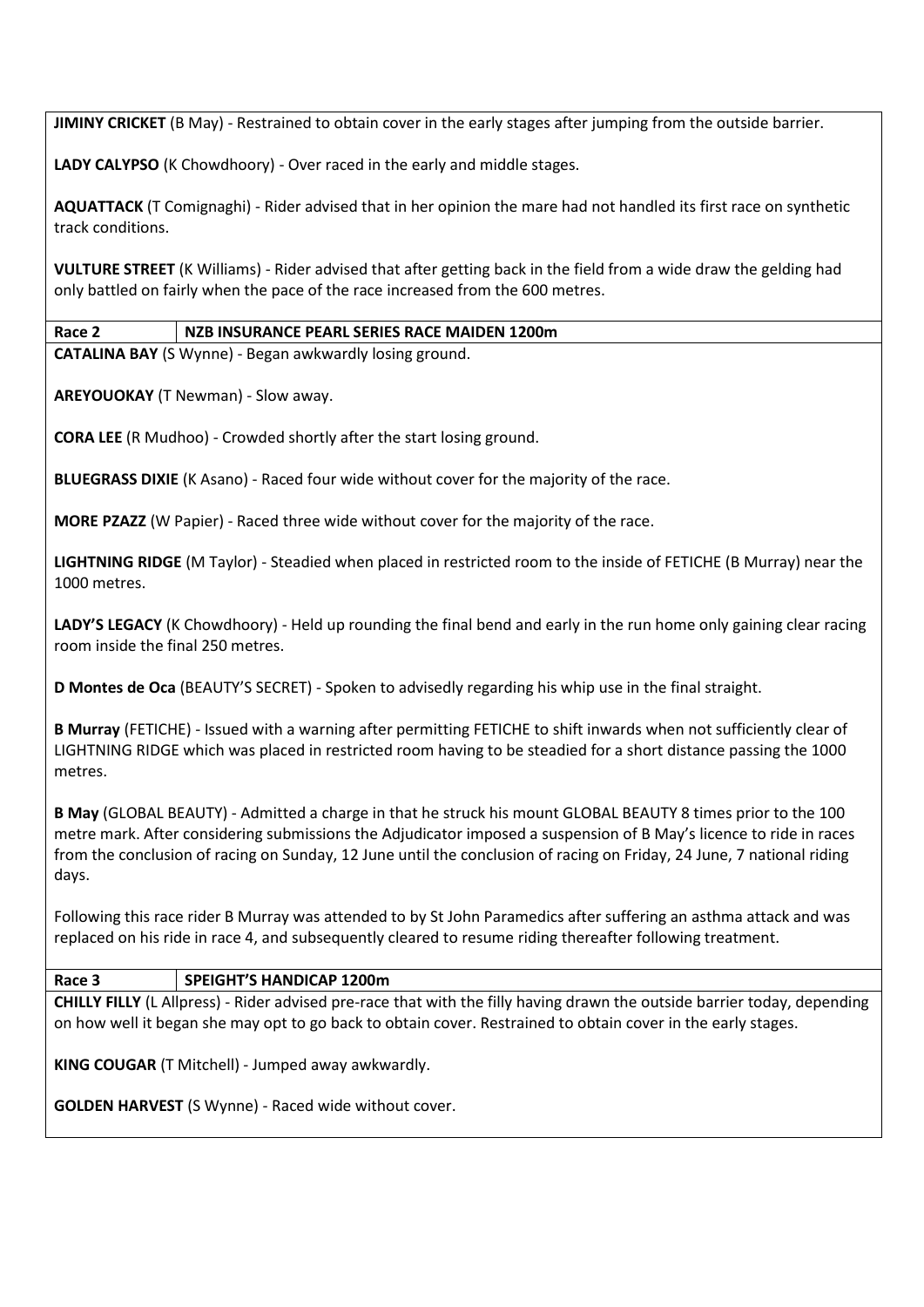**JOHNNY JONES** (M Taylor) - Steadied when placed in restricted room near the 850 metres when GOLDEN HARVEST placed runners to its inside. S Wynne was advised to exercise greater care and leave more room for runners to her inside. Held up early in the straight.

#### **Race 4 RICCARTON PARK FUNCTION CENTRE 3YO 1400m**

**THE NUMBER ONE SON** - S Muniandy replaced B Murray (unwell). Jumped away awkwardly. Contacted for a distance near the 200 metres.

**AERIAL BLUE** (K Chowdhoory) - Slow away. Made contact with THE NUMBER ONE SON for a distance when attempting to improve into a tight run near the 200 metres.

**MIA SORELLA** (L Allpress) - Steadied when placed in restricted room to the inside of BUOYANT (C Campbell) passing the 1200 metres. C Campbell was advised to exercise greater care.

**FIREGLOW** (T Comignaghi) - Raced three wide without cover for the majority of the race.

## **Race 5 WINTER CUP NOMS CLOSE 14 JUNE HANDICAP 1600m**

**WHALE SONG** (D Montes de Oca) - Slow away. Had some trouble obtaining clear running passing the 200 metres shifting across heels at this point.

**TIFFEN** (L Allpress) - Raced keenly in the lead in the early and middle stages. Was quickly beaten when placed under pressure in the straight, being eased down over the final stages.When questioned regarding performance rider advised that the mare had over raced which proved detrimental to its chances. A post-race veterinary inspection revealed the mare to be mildly lame in the left front leg, with the connections advised that a veterinary clearance is required prior to racing next.

**MONZA CIRCUITO** (C Barnes) - Held up rounding the final turn and early in the straight. When questioned, rider advised she had been held up and when finding clear racing room in the final straight the mare had failed to respond and had been disappointing.

**SEVERINE** (K Asano) - Held up early in the run home.

## **Race 6 MID WINTER CHRISTMAS RACES 25 JUNE 1600m**

**MISS CURIOUS** (K Mudhoo) - Slow away.

YAMUNA (L Allpress) - Slow away.

**MR GHIBSON** (S Toolooa) - Jumped away awkwardly losing ground. Raced wide without cover.

**DA VINCI GIRL** (D Montes de Oca) - Jumped away awkwardly hampering STAR BALLOT shortly after the start. Had difficulty obtaining clear running when racing in restricted room until the concluding stages.

**STAR BALLOT** (K Chowdhoory) - Hampered shortly after leaving the barriers losing ground.

**SARAYU** (T Moseley) - When asked to comment on performance, rider advised that the mare had tracked nicely into the race on the home turn but when placed under pressure in the final straight had failed to respond and had been disappointing.

**S Wynne** (ACQUITTAL) - Stewards enquired into the manner in which S Wynne used her whip in the home straight and could not be conclusively satisfied that she had contravened the rules.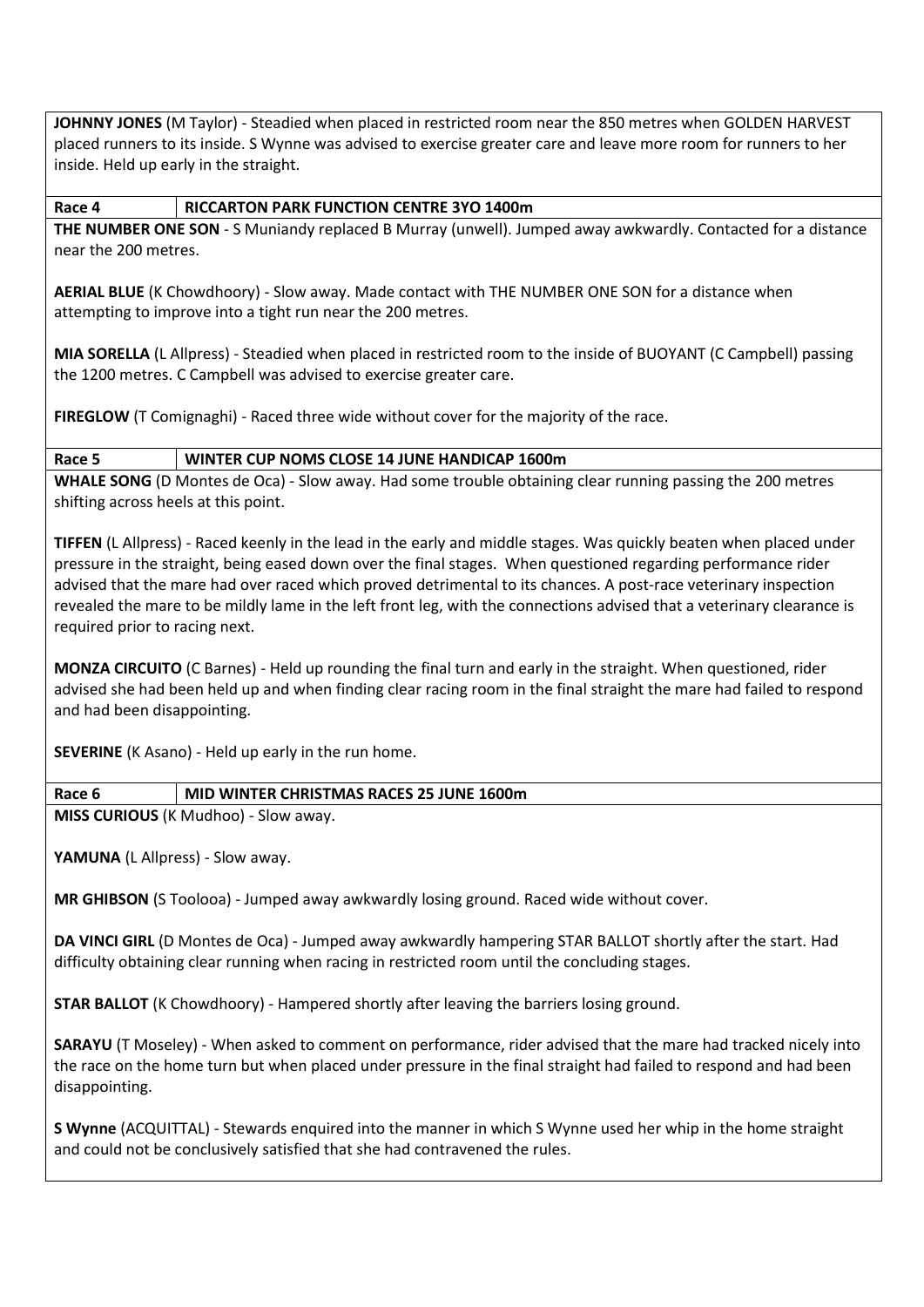#### **Race 7 COME TO GREYMOUTH 1400m**

**VIRTUOSO LAD** (S Toolooa) - Slow away. Raced keenly for a distance passing the 1100 metres having to be steadied away from heels. When asked to comment on the performance of this favoured runner, rider could offer no tangible excuse.

**AUGUSTACE** (S Wynne) - Jumped away awkwardly.

**EL BEE DARCI** (T Newman) - Raced three wide without cover.

**AVAQUINELLA** (T Comignaghi) - Raced wide without cover.

**CAITLYN JAY** (K Asano) - Raced in restricted room for some distance passing the 1000 metres to the inside of SHANGHAI EXPRESS which when racing keenly had become awkwardly placed inside the heels of EL BEE DARCI. Contacted passing the 350 metres. Crowded and checked passing the 275 metres.

**WILD ROVER** (K Chowdhoory) - Held up entering the final straight making contact with CAITLYN JAY when shifting outwards to obtain clear running.

**YEAH RIGHT** (C Barnes) - Held up early in the run home and had to shift ground outwards passing the 200 metres to find clear racing room.

**NEON MOON** (M Taylor) - Briefly held up passing the 275 metres when attempting a marginal run to the inside of LIGHT UP before that run fully developed.

**K Chowdhoory** (WILD ROVER) - Admitted a charge of careless riding in that he angled his mount WILD ROVER outwards when not sufficiently clear of CAITLYN JAY which was crowded and checked passing the 275 metres. After considering submissions the Adjudicator imposed a suspension of K Chowdhoory's licence to ride in races from the conclusion of racing on Sunday, 12 June until the conclusion of racing on Wednesday, 22 June, 5 national riding days.

#### **Race 8 RACECOURSE HOTEL & MOTOR LODGE 1200m**

**HUNTER VILLAIN** (M Taylor) - Slow away. Had trouble obtaining clear running in the run home and had to be steadied off heels near the 175 metres before shifting ground outwards near the 100 metres to find clear racing room.

**JUSTANACE** (K Asano) - Slow away.

**LORNA DOON** (T Newman) - Raced ungenerously when being steadied near the 1000 metres running wide.

**RADIANT ROSIE** (B May) - Raced three wide without cover.

**AUNT CINDY** (B Murray) - Not persevered with in the run home, with the rider reporting the mare had been under pressure and had been disappointing.

**TWIN SHOT** (K Chowdhoory) - Held up passing the 400 metres and again passing the 200 metres and was not persevered with from this point.

**BLAIR FLIGHT** (J Laking) - When asked to comment on performance rider advised that the gelding had been taken on throughout the running which had led to the disappointing performance. Rider added that BLAIR FLIGHT would take natural benefit from today's first up race after a spell.

**BB Hong** (GRANITE RIDGE) - Admitted a charge in that he struck his mount GRANITE RIDGE 7 times prior to the 100 metre mark. After considering submissions the Adjudicator imposed a suspension of BB Hong's licence to ride in races